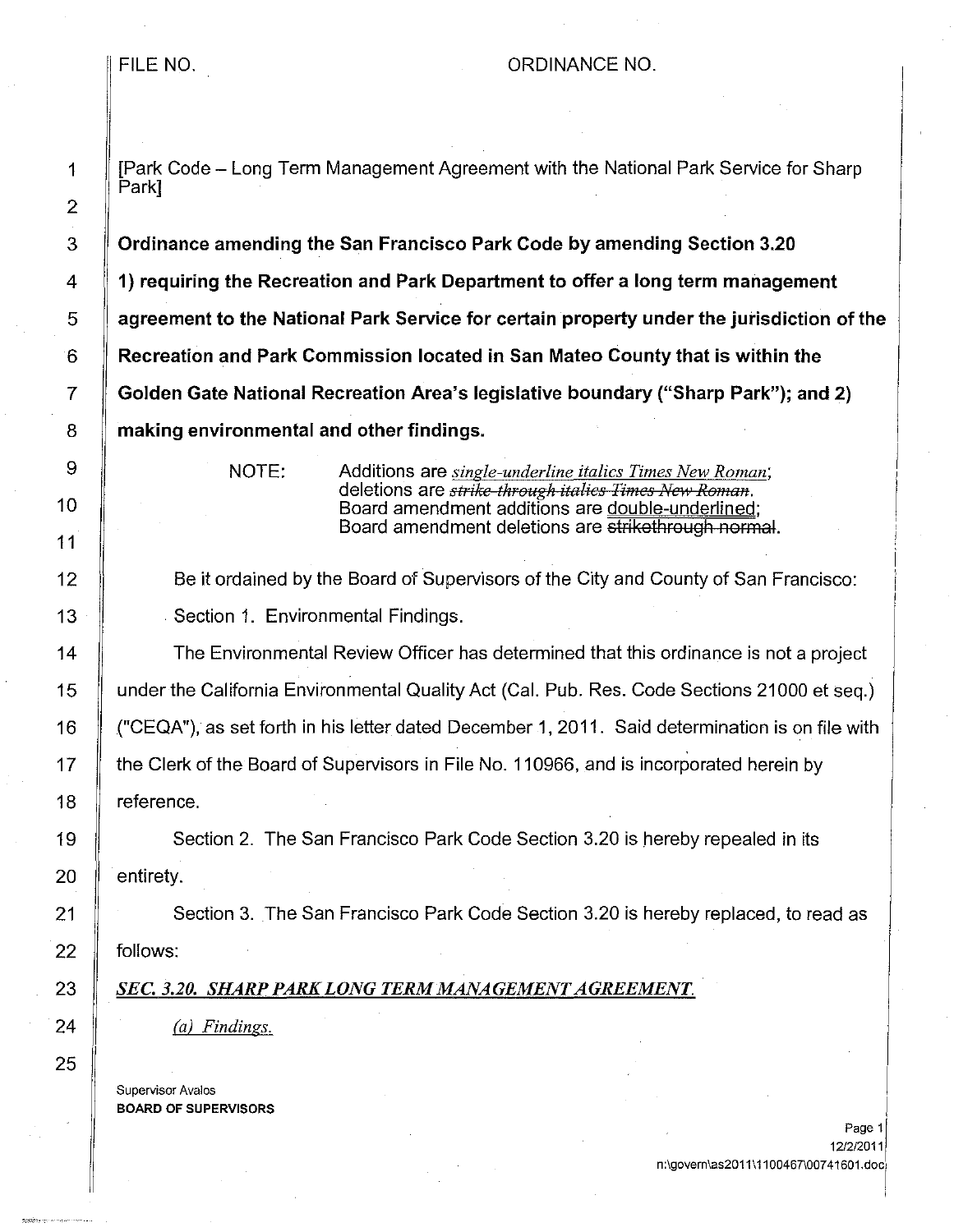| (1) Entering into a long-term management agreement with the National Park Service ("NPS")                |
|----------------------------------------------------------------------------------------------------------|
| to manage property under the jurisdiction of the Recreation and Park Commission located in San           |
| Mateo County that is within the legislative boundary of the Golden Gate National Recreation Area         |
| ("Sharp Park") could provide San Francisco with the opportunity to further the public purposes of:       |
| providing recreation opportunities consistent with modern recreation demands, preserving and             |
| allowing for the restoration of wildlife habitats, preserving historical resources, protecting coastal   |
| resources, and preserving land for park purposes.                                                        |
| (2) All Bay Area residents deserve safe, well-maintained, and sustainable parks in which to              |
| play, engage in nature exploration, relax, and build community.                                          |
| (3) Moreover, San Franciscans deserve parks that supply, insofar as possible, recreation that is         |
| consistent with modern recreation demands.                                                               |
| (4) The City and County of San Francisco must also ensure the equitable distribution of                  |
| recreation dollars among our neighborhoods. In the 2011-12 Recreation and Park Department                |
| Operating Budget, the Open Space Fund contribution surpassed the General Fund subsidy for the first      |
| time, and the General Fund subsidy has declined 25% over the last 5 years. The decrease in public        |
| funding for parks puts pressure on the Recreation and Park Department to meet financial obligations      |
| by other means.                                                                                          |
| (5) In 2004, the Recreation and Park Department conducted a Recreation Assessment and                    |
| released a Recreation Assessment Report detailing the recreational preferences of San Francisco          |
| residents. The report found that the number one recreation demand in San Francisco is for more           |
| walking and biking trails.                                                                               |
| (6) In 2010, the Neighborhood Parks Council surveyed 1,443 San Francisco residents, asking               |
| dozens of questions about San Francisco's parks. In one question, respondents were asked to list three   |
| priorities for park funding. Of the nearly 100 different responses, sustainability came in fifth, behind |
| only general park maintenance, better athletic fields, more programming, and improved safety.            |
| Supervisor Avalos<br><b>BOARD OF SUPERVISORS</b>                                                         |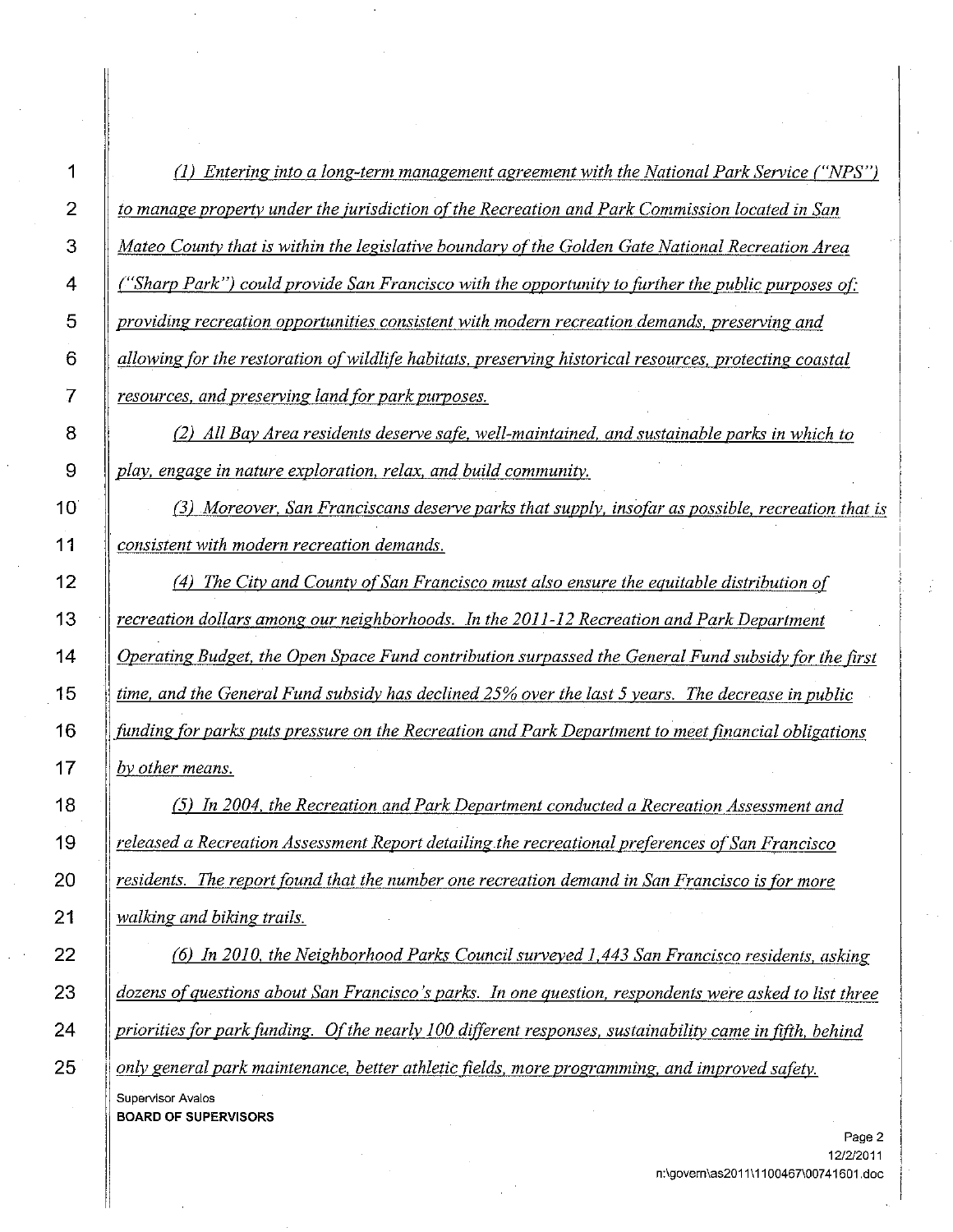*(7) Sharp Park is increasingly at risk as the climate warms and the sea level rises. San Francisco can adapt to climate change by protecting viable migratory paths for wetlands. inland and upland (rom the coast. and by prioritizing the creation and protection of habitat linkages that connect natural areas and parks. (8) San Francisco also has a responsibility to protect sensitive species and their habitats. and encourage their recovery. At Sharp Park. San Francisco has a special opportunity to implement the recovery goals and obiectives for the endangered San Francisco garter snake and the threatened California red-legged frog, as established by the United States Fish and Wildlife Service's recovery plans for each species.*  (9) *Experts on coastal wetlands restoration have declared that Sharp Park "represents one of the best opportunities in the Central Coast region to improve and restore impaired lagoon wetland*  habitats for endangered species." (PWA-ESA 2011). Because of the existence and potential for *significant restoration for endangered species. of which the "restoration ofgarter snake habitat at Sharp Park has been identified as a key recovery goal by the US. Fish and Wildlife Service" (USFWS*  1985), restoration and development of habitat-compatible recreation can attract federal and state *endangered species recovery and ecosystem restoration fUnding.* " *(10) Working in partnership with the NPS, San Francisco has an opportunity to: provide recreational opportunities that are consistent with modern recreational demands, equitably distribute scarce recreation resources in San Francisco, address land management challenges posed by climate change and sea level rise, protect and recover endangered species and create a more sustainable and resilient public park at Sharp Park. (11) Approval o(\_ this ordinance is a preliminary step in the process o(\_potentially entering into an*  agreement with NPS for long-term management of Sharp Park. Approval of such an agreement is *contingent upon a number of\_ subsequent steps, including but not limited to NPS agreeing to develop the*  Agreement, as defined below, the successful development of the Agreement, approval of the Agreement, **Supervisor Avalos**  BOARD OF SUPERVISORS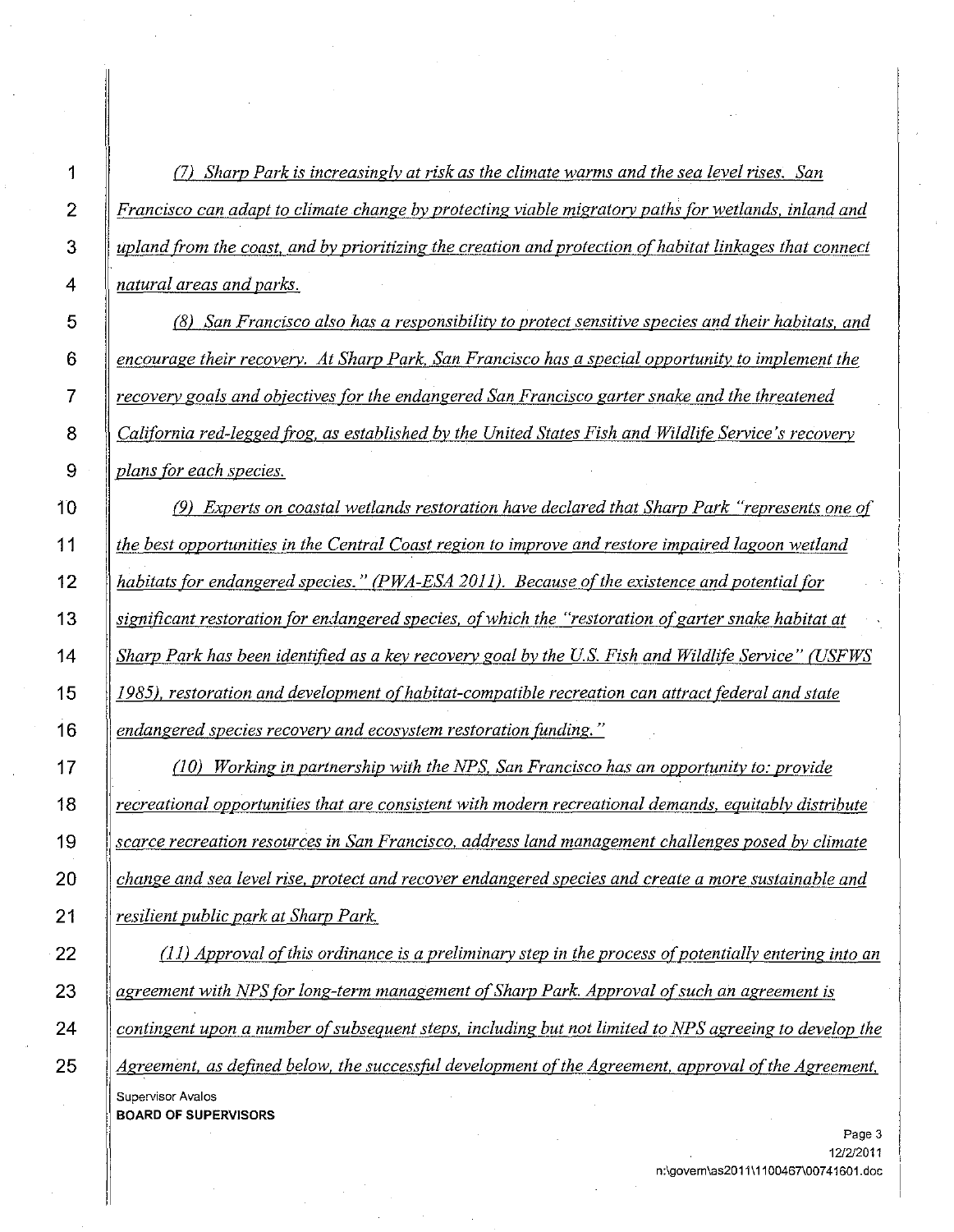| following the completion of any required environmental analysis by the City and County of San           |
|---------------------------------------------------------------------------------------------------------|
| Francisco("City") under CEOA and by NPS under the National Environmental Policy Act ("NEPA").           |
| Nothing in this Ordinance implements any approvals of the Agreement, or grants any entitlements to      |
| the NPS, nor does adoption of this Ordinance foreclose the possibility of considering alternatives or   |
| mitigation measures to the Agreement, including a no action alternative or an alternative that includes |
| retention of all or portions of Sharp Park Golf Course, and while this Ordinance sets forth many of the |
| potential terms of a proposed Agreement, it does not set forth all of the material terms and conditions |
| of a project proposal. A transaction of the type contemplated in this ordinance involves many terms     |
| and conditions that have not yet been agreed upon, and it is expressly contemplated by the Board of     |
| Supervisors that binding agreements will have to be negotiated, agreed and ultimately approved          |
| through applicable public processes, including approval by the Board of Supervisors.                    |
| (12) Changes to the long-term management of Sharp Park that may occur under a proposed                  |
| agreement with the NPS shall not proceed unless and until the City and NPS negotiate, execute and       |
| deliver mutually acceptable agreements based upon information produced from any required CEOA           |
| and NEPA environmental review processes, other public review and hearing processes, and subject to      |
|                                                                                                         |
| all applicable governmental approvals. The City retains the absolute sole discretion to propose terms,  |
| consistent with this ordinance, for inclusion in the Agreement, and as may be necessary to comply with  |
| CEOA, if applicable. Approval of this ordinance grants NPS no vested rights, does not authorize or      |
| require any construction or other physical alteration of Sharp Park, results in no approved             |
| development plan for Sharp Park, and no legal obligations will exist unless and until the City and NPS  |
| negotiate, execute and deliver mutually acceptable agreements based upon information produced from      |

*to all applicable governmental approvals.* 

*(b) In order to provide recreation benefits consistent with the modern recreational needs of all San Franciscans, Bay Area residents, and visitors, no later than March I, 2012, the General Manager*  **Supervisor Avalos BOARD OF SUPERVISORS** 

25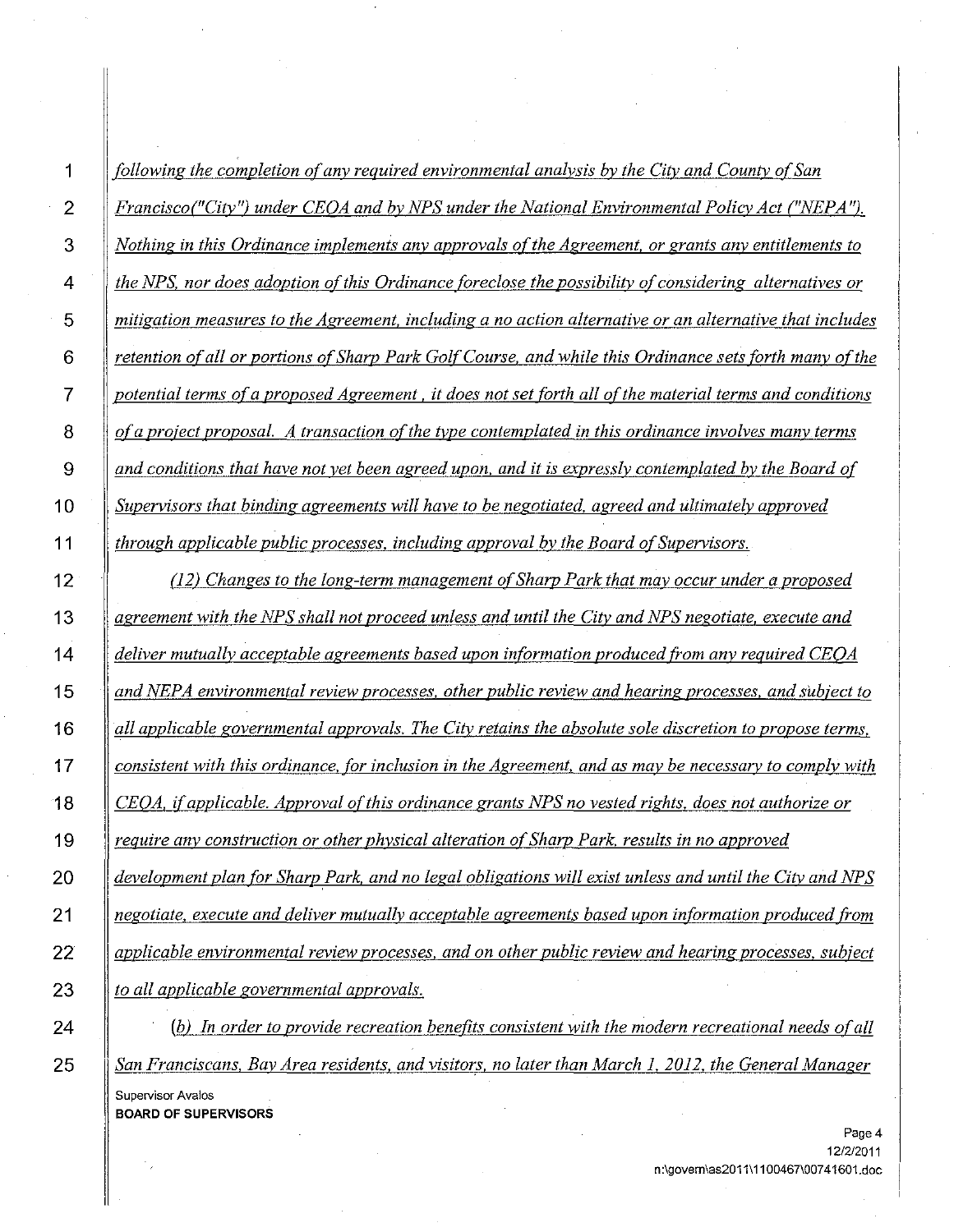| of the Recreation and Park Department ("General Manager") shall offer to close Sharp Park Golf                |
|---------------------------------------------------------------------------------------------------------------|
| <b>Course and offer</b> to the NPS the opportunity to create a long-term management agreement                 |
| ("Agreement") with the City for Sharp Park, which shall include the option of closure of the Sharp            |
| <u>Park Golf Course, and in a manner that meets the policy objectives, findings, and goals of the City as</u> |
| set forth in this ordinance and consistent with: (i) the National Park Service's Organic Act, 16 U.S.C.       |
| §§ 1 et seq., and Management Policies; (ii) Golden Gate National Recreational Area's ("GGNRA")                |
| enabling legislation, Public Law 92-589; and (iii) GGNRA's Mori Point, Sweeney Ridge, and Milagra             |
| Ridge management plans. If the NPS is willing to consider the opportunity for long-term management            |
| of Sharp Park, then the General Manager shall take all actions necessary to negotiate the Agreement in        |
| partnership with the NPS consistent with the policy specified in subsection (c) below. The General            |
| Manager is authorized to and shall discuss with the NPS, among other options and terms, the closure of        |
| Sharp Park Golf Course. During the period between the NPS informing the General Manager of its                |
| willingness to negotiate an agreement with the City and either (i) the approval or denial of the              |
| Agreement or (ii)NPS informing the General Manager of its intent to cease negotiations with the City,         |
| the City shall not enter into any new leases, contracts, or agreements for the operation of the golf          |
| course, but may continue to operate existing golf amenities, so long as the City complies with all            |
| applicable federal and state environmental regulations and permitting requirements, including, but not        |
| limited to, the Endangered Species Act, 16 U.S.C. $\S$ 1531 et seq.                                           |
| (c) The General Manager shall consult with the NPS and develop a collaborative plan policy                    |
| that achieves the following objectives and goals of the City: (i) ensures that Sharp Park remains secure,     |
| free of vandalism and incompatible uses, and is properly maintained during the period of negotiations         |
| over any Agreement; (ii) identifies actions the Department and NPS will take prior to implementation          |
| of an agreement to propose an Agreement with the City for Sharp Park, (iii) creates a schedule                |
| and financial strategies road map, to be incorporated into any Agreement, for each party to complete          |
| those actions specified in subsection (ii); (iy) discusses terms, which may be incorporated into the          |
| Supervisor Avalos<br><b>BOARD OF SUPERVISORS</b>                                                              |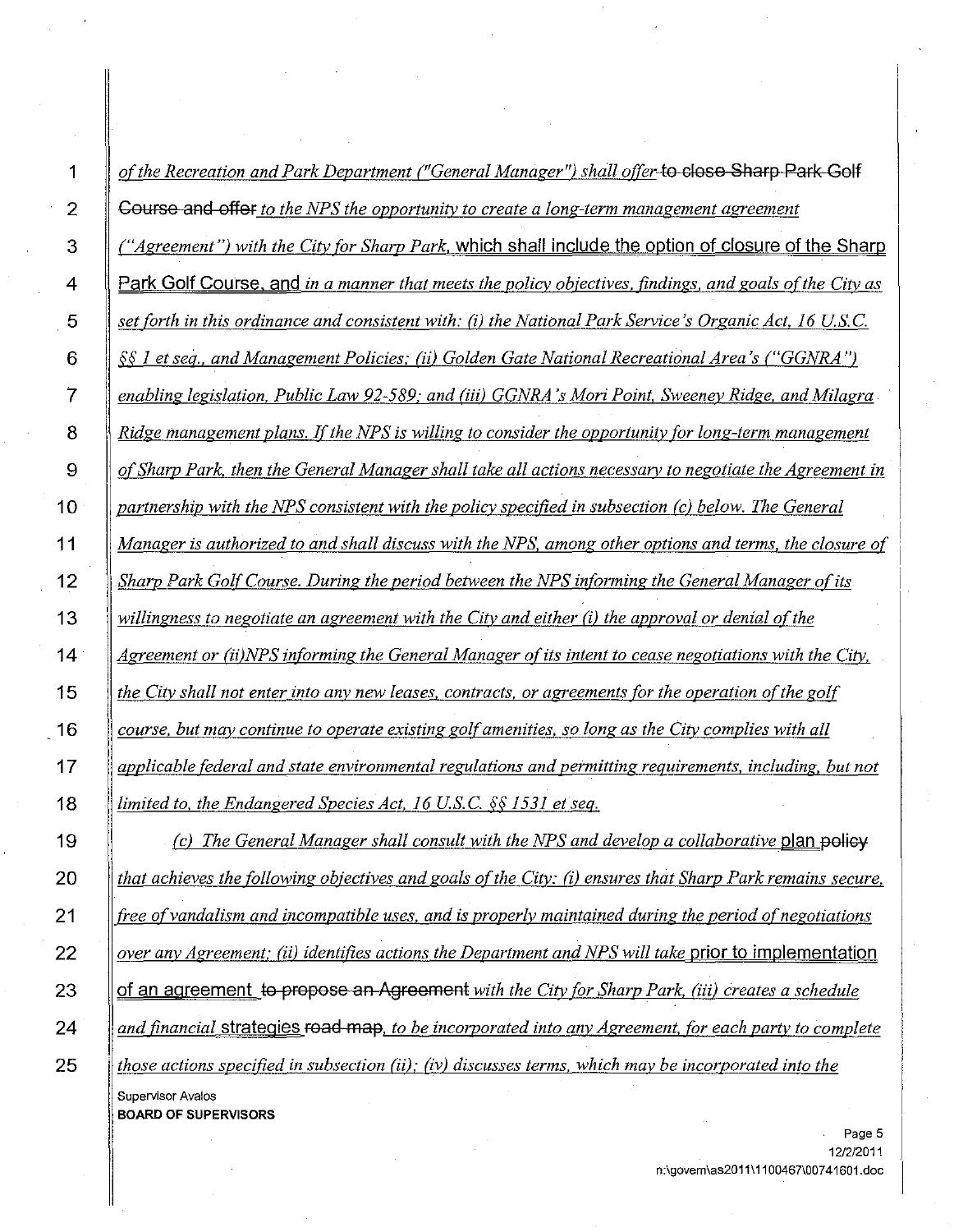| <u>Agreement, that ensure that the NPS utilizes existing facilities to provide compatible and public-serving</u> |
|------------------------------------------------------------------------------------------------------------------|
| uses such as a community and visitor center with appropriate and feasible recreation; (v) discusses              |
| terms, which may be incorporated into the Agreement, that provide for trail-based recreation, support            |
| stewardship of park lands, enhance nature-based educational opportunities, and provide other public              |
| recreation opportunities where appropriate and feasible; (vi) establishes proposed dates, to be                  |
| incorporated into the Agreement, to end existing uses inconsistent with the Agreement, and to fully              |
| transition land management to the NPS as specified in subsection $(b)$ above; and (vii) discusses terms,         |
| which may be incorporated into the Agreement, that ensure that the NPS provides public recreation                |
| opportunities consistent with the National Park Service's Organic Act, 16 U.S.C. Sections 1 et seq.,             |
| GGNRA's enabling legislation, Public Law 92-589, NPS Management Policies, and GGNRA's Mori                       |
| Point, Sweeney Ridge, and Milagra Ridge management plans.                                                        |
| (d) In the course of exploring an agreement with NPS for the long-term management of Sharp                       |
| Park, the Board of Supervisors shall consider, in addition to the items listed in subsection (c) above,          |
| affording all City of Pacifica residents the right to purchase San Francisco resident golf cards and to          |
| <u>play at all of San Francisco's municipal courses at San Francisco resident rates for a minimum of five</u>    |
| <u>years in order to reduce recreational impacts that could result from closure of Sharp Park Golf</u>           |
| Course should the Board of Supervisors approve an agreement with NPS which provides for the                      |
| <u>closure of Sharp Park Golf Course.</u>                                                                        |
| (e) In the event an agreement between the City and NPS for the long-term management of                           |
| Sharp Park is approved and Sharp Park Golf Course is closed as a result, the City shall offer positions          |
| to all City employees employed at Sharp Park Golf Course, consistent with applicable civil service               |
| rules and collective bargaining agreements.                                                                      |
| This ordinance shall not apply to Sharp Park lands currently operated for archery purposes                       |
| unless a Memorandum of Agreement is entered into between the organizations operating the archery                 |
| range and NPS.                                                                                                   |

**Supervisor Avalos BOARD OF SUPERVISORS**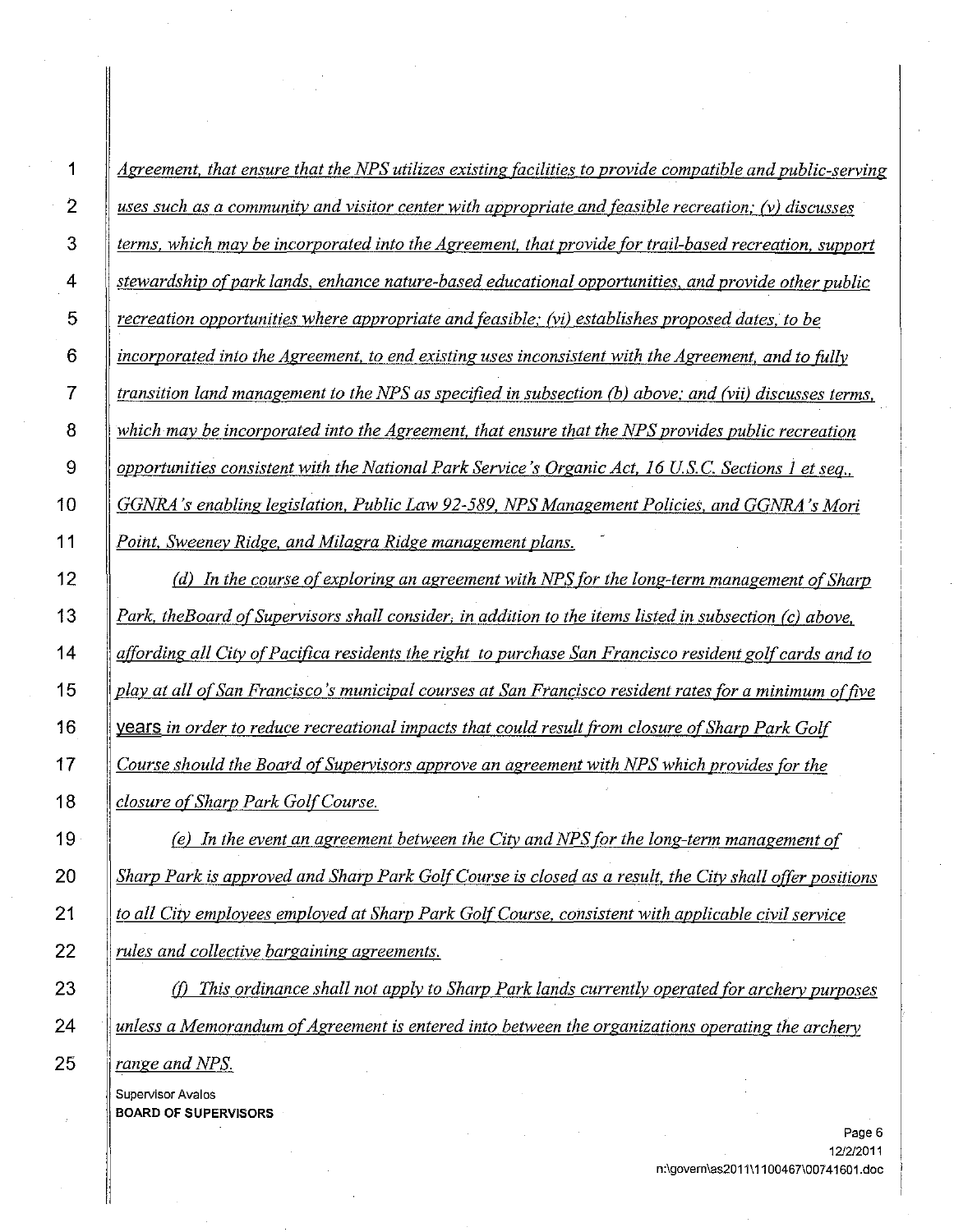(g) *The General Manager shall provide a written report to the Board of Supervisors on the status of negotiations with NPS regarding a potential agreement (or the long-term management of Sharp Park* including discussions on the option to close Sharp Park Golf Course. *by June 1. 2012. and quarterly thereafter until such time as negotiations are complete.* 

*/* 

APPROVED AS TO FORM: DENNIS J. HERRERA, City Attorney

By: VIRGINIA DARIO ELIZONDO Deputy City Attorney */ /* 

**Supervisor Avalos**  BOARD OF SUPERVISORS